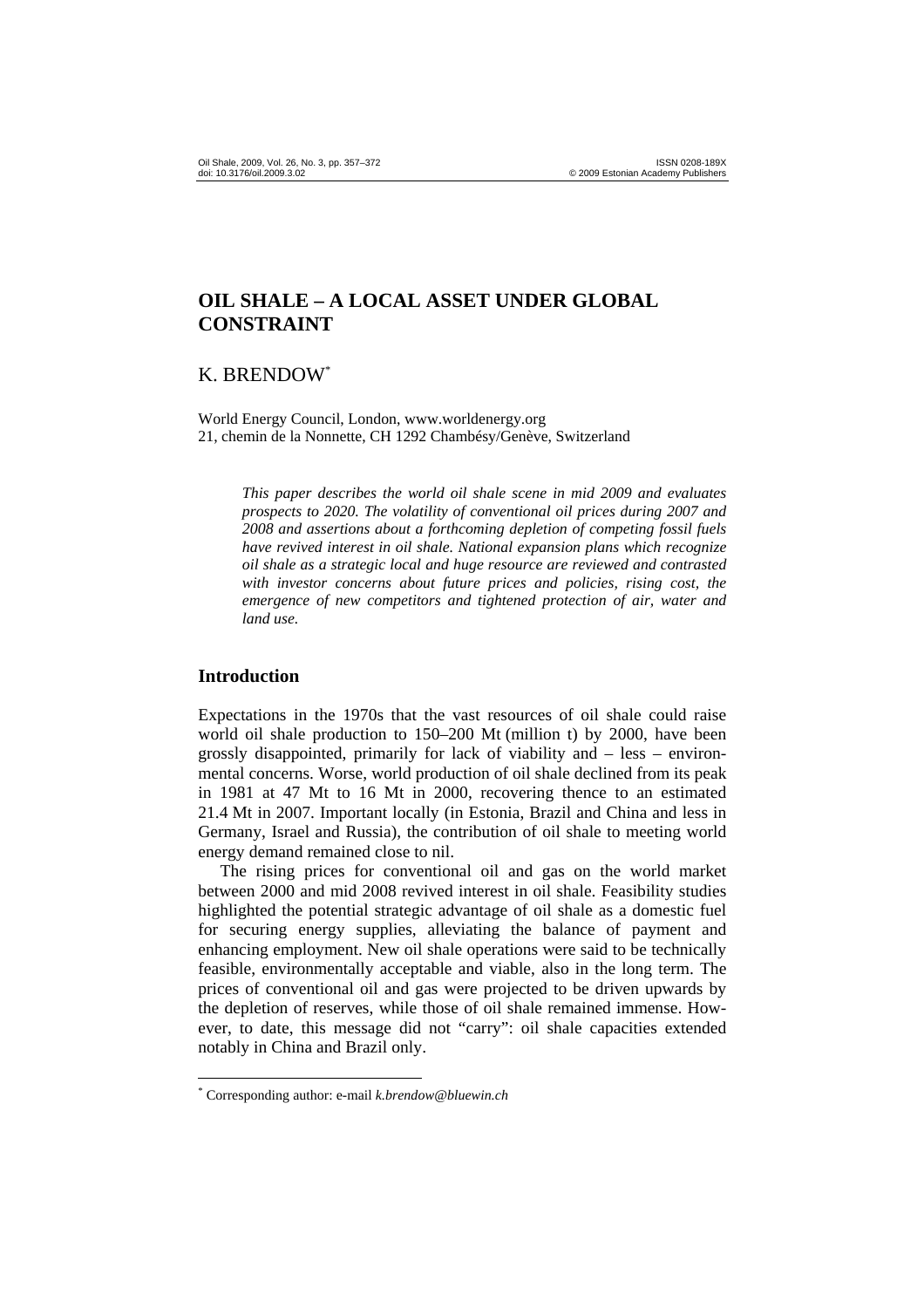Regarding the next three or four decades, conventional oil and gas reserves suffice to cover projected world demand, the more so if demand grows less than hitherto expected. Oil prices are projected to rise to 110 \$/bbl (IEA) – 115 \$/bbl (EIA) by 2020 and to 122 \$/bbl (IEA) – 130 \$/bbl (EIA) by 2030. Such price levels encourage the combustion of oil shale and the production of shale oil, whose future costs are estimated at between 20 \$/bbl and 60 \$/bbl. However, investors will have to bear in mind geological, technical and institutional uncertainties and, in particular, **additional charges** resulting from climate change mitigation policies. These policies would hit oil shale harder than its competitors and **may place even existing oil shale operations at risk.** 

Such uncertainties could, though, be attenuated.

- Governments should enhance policy predictability and planning security: this implies inter alia determining climate change mitigation policies; defining the role of oil shale in energy policies; easing regulatory processes when a multitude of authorities are involved; stimulating early investors in carbon capture and storage (CCS) or pressurized fluidized bed combustion (PFB); supporting  $CO<sub>2</sub>$ -related RD&D and international technology transfer as part of an international effort.
- Industry should maintain entrepreneurship: this implies inter alia controlling costs and risks; preparing for CCS and PFB; bringing insitu extraction to maturity; designing new units "capture-ready"; assisting emerging oil shale countries (consulting, equity investments, CDM [clean development mechanisms] projects); enhancing the value of shale oil products; utilising waste.
- Academia and developers should focus on  $CO<sub>2</sub>$ -related R&D: this implies inter alia adapting CCS technology to oil shale operations; appraising and reducing  $CO<sub>2</sub>$  emissions in in-situ and surface retorts and fluidized beds; testing  $CO<sub>2</sub>$  storage in shale deposits; cooperating internationally particularly on internationally comparable definitions and statistics of oil shale resources and reserves.

Given these conditions, world oil shale production might rise from 21.4 Mt in 2007 to a conservative 33–39 Mt in 2020, driven by expansion particularly in China and Jordan. Here and elsewhere, oil shale could serve as a bridge fuel towards a sustainable energy economy without, however, attaining the global significance which its vast resource base suggests.

### **I THE PAST**

*Expectations in the 1970s that the vast resources of oil shale could raise world oil shale production to 150–200 million t (Mt) by 2000 [1], have been grossly disappointed, primarily for lack of viability and – less – environmental concerns. Worse, world production of oil shale declined from its peak*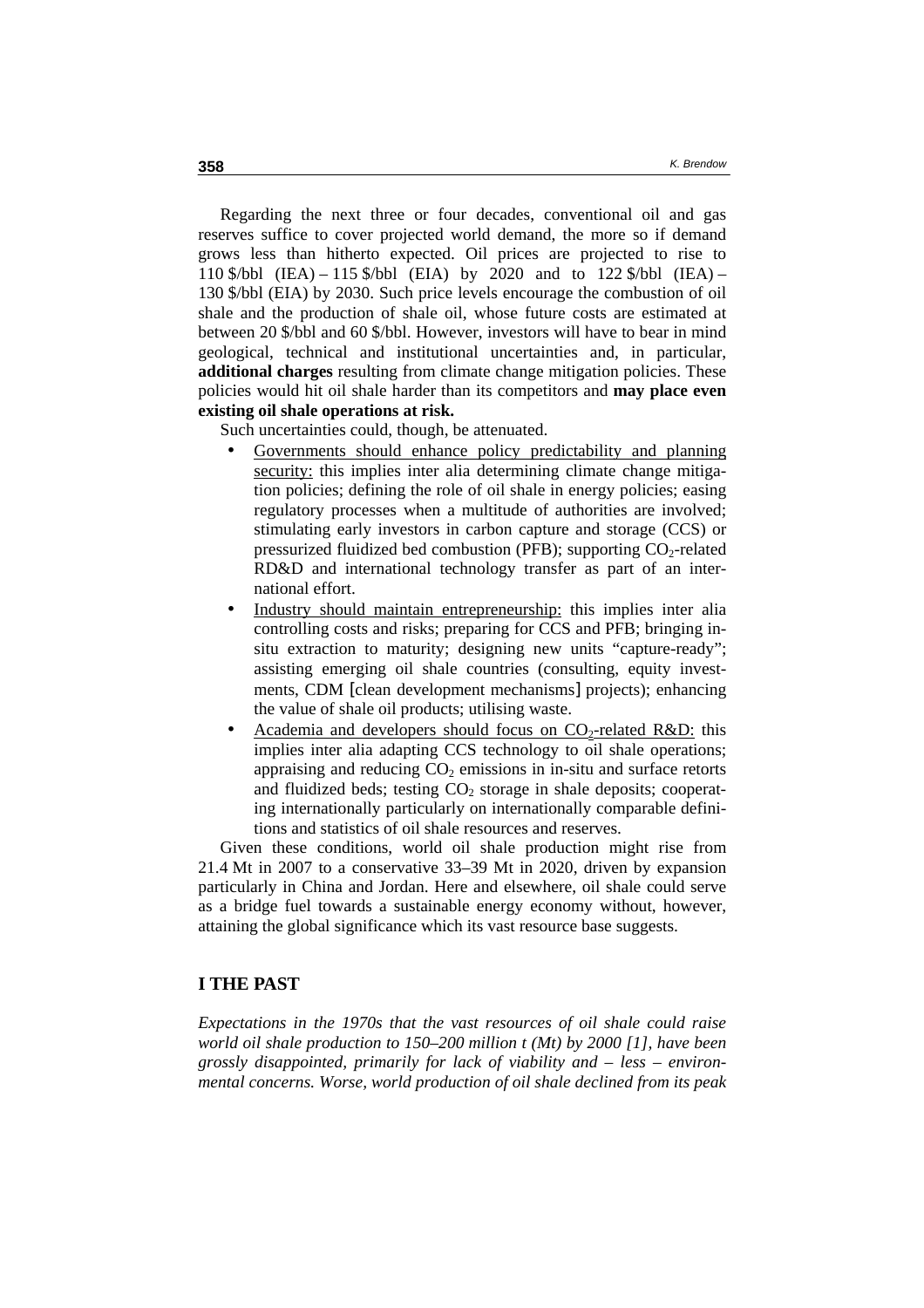*in 1981 at 47 Mt to 16 Mt in 2000, recovering thence to 21.4 Mt in 2007. Important locally (in Estonia, China and Brazil, less in Germany, Israel and Russia), the contribution of oil shale to meeting world energy demand remained close to nil.* 

#### **A. Resources and reserves**

World oil shale resources (excluding tar and oil sands) are huge, however rudimentary and incomparable related information may be. At the end of 2005, resources had been conservatively estimated at 2.8 trillion barrels or 409 billion t [2]. These are theoretically equivalent to 5 times the amount of conventional oil resources.

Oil shale resources are well distributed worldwide. Some 40 countries have registered about 300 deposits, with the USA accounting for 74% of world resources, Russia for 9%, Brazil, Italy and Congo (Dem. R.) for about 4%. Estonia, the leader in oil shale production and combustion, accounts for 0.6% of world resources (Fig. 1).

Of course, economically recoverable reserves are much lower, due to higher cost in comparison with conventional oil, thermal degradation, deepness and restrictions on land use. Presently worked reserves are estimated at 1.2 billion t [In the absence of statistics of world oil shale reserves, the author assumes viability of present production, at 20.6 Mt in 2007, for a remaining lifetime of the mined deposits of 60 years] (Fig. 2).



*Fig. 1.* World oil shale production, 2006 17.3 million tons.

*Fig. 2.* Oil and oil shale resources and reserves.

#### **B. Production and use**

From a low annual 3 Mt production during 1880 to 1940 world oil shale production rose to a peak at 47 Mt in 1981, driven by developments in northwestern part of the USSR, including Estonia. Thereafter, competition from cheap oil and (Russia) gas prompted a decline of production to 16 million t in 2000. Production rose in 2007 to 21.4 Mt, due to increased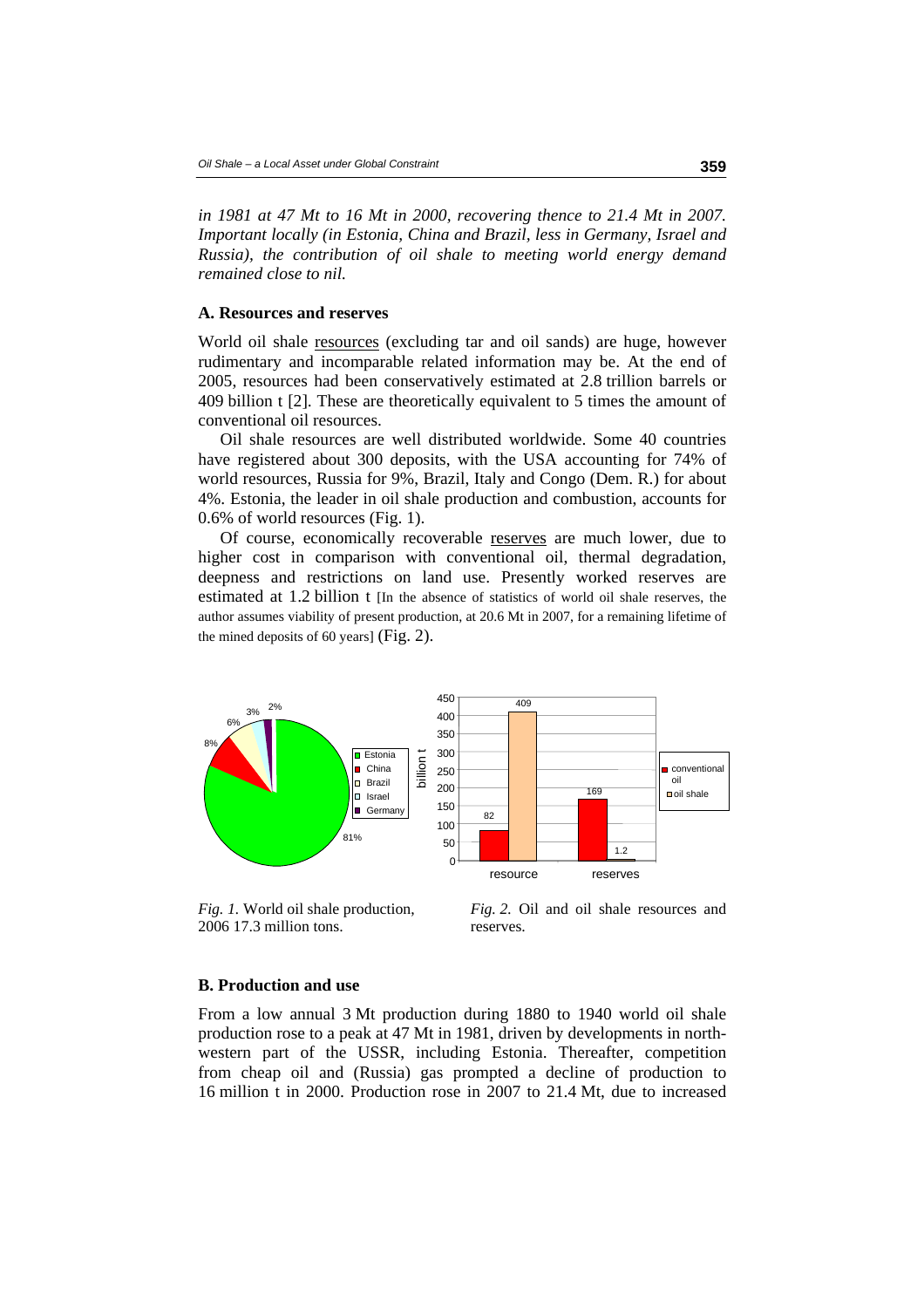use in Estonia. Oil shale was also mined in China, Brazil, Israel, Germany and Russia. World oil shale production for 2020 is estimated at between 33 Mt and 39 Mt (Fig. 3 and Table).

While most of the attention for oil shale is directed at its use as a source for oil, in practice 66% of it is used for power generation, due to the dominant role of Estonia in world oil shale production and use. In Estonia about 80% of oil shale production is used for electricity generation and 20% for shale oil production (2007: 436,000 t) and as a feedstock for chemicals [3].

#### **C. Price competition**

Oil prices and not the much heralded oil shale resources play the determining role in the development of oil shale. The correlation between oil prices and oil shale production is quite strong (Fig. 3). The decline of oil prices as of 1980 prompted a decline of oil shale production in Estonia from 31 Mt in 1980 to 12 Mt in 2000. Production rose again in Estonia between 2000 and 2007 (+32% to 16.5 Mt), when prices for competing heavy fuel oil increased by 129%, of natural gas by 111% and of coal by 43%.



*Fig. 3.* World and Estonian oil shale production and world market price for oil. Sources: for actual world oil shale production [2, p. 97], for actual oil price development [4], for oil price projections [5, p. 88].

#### **D. Global significance**

The present contribution of oil shale (about 5 Mtoe) to meeting world energy demand (2007: 11,099 Mtoe) is close to nil.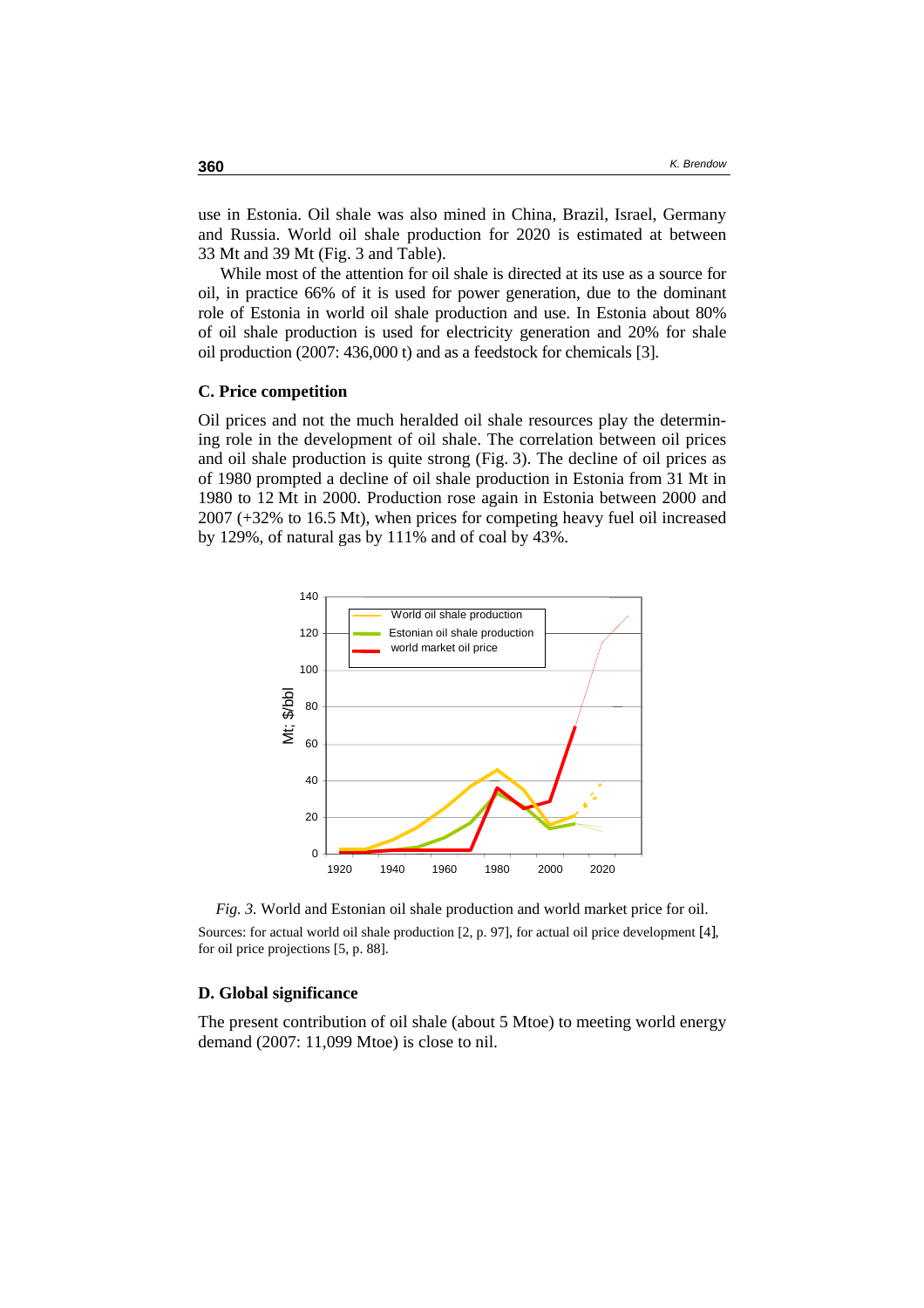### **II THE PRESENT**

*Rising prices for conventional oil and gas on the world market between 200 and mid 2008 revived interest in oil shale. Feasibility studies highlighted the potential strategic advantage of oil shale as a domestic fuel for securing energy supplies, alleviating the balance of payment and enhancing employment. New oil shale operations were said to be technically feasible, environmentally acceptable and viable, also in the long term. Prices of conventional oil and gas were projected to be driven upwards by the depletion of reserves, while those of oil shale remained immense. However, to date, this message did not "carry": oil shale capacities extended notably in China and Brazil only.* 

#### **A. Rising, and growingly volatile, world market energy prices**

During 2000–2007, annual average spot prices for crude oil on the world market (WTI) rose 140% to 72.20 \$/bbl, for heavy fuel oil CIF ARA by 250% to 70 \$/bbl and for natural gas imports into the European Union by 270% to 8.93 \$ per million BTU [4, p. 31]. Coal imports CIF ARA rose by 175% to 73.17  $\text{ftce}$ .

However, the tide turned after a peak in July 2008 (149 \$/bbl). WTI prices for oil declined by 80% to 34.60 \$/bbl till February 2009 and those for coal CIF ARA by half to 37.5  $\epsilon$  tce. This decline almost fully neutralized the rise of world market energy prices since 2000.

#### **B. New interest in oil shale**

The rise of oil prices up to mid 2008 revived interest in oil shale, primarily in shale oil. The exceptions were Turkey, where shale oil would be used to supplement fossil fuel in power generation [2, p. 116], and Jordan, where a 900 MW power station based on oil shale has been ordered [According to The Baltic Times, 8 May 2008, energy company Eesti Energia announced on April 30, 2008 that it has signed a contract with the Jordanian government and the state-owned power company to build Jordan's first oil shale fuelled power plant (900 MW); experience from Estonian power generation suggests that 900 MW require an approximate annual shale production of 4–5 Mt (Ilmar Petersen, The unique experience of oil shale utilization at AS Narva Elektrijaamad (Joint Stock Company Narva Power Plants), lecture given at the WEC Executive Assembly, Tallinn, September 2006)]. The drop of oil prices in 2008 did not seem to overly impress planners who insisted on the long-term advantages of oil shale in terms of resource, security of energy supply, balance of payment and employment opportunities.

Exploratory drilling and feasibility studies were launched in the United States [Following President Bush's Energy Bill of 2005, section 369, a Task Force on Strategic Unconventional Fuels produced a Report on Initial Findings and Recommendations in September 2006] [6], Jordan [7], Turkey [8], Indonesia [9], Morocco [10], Ukraine [11] and Mongolia [12]. Existing shale oil facilities were extended in China (Fushun, Heilongjiang, Longkow and Jilin) [12, 13] and Brazil, but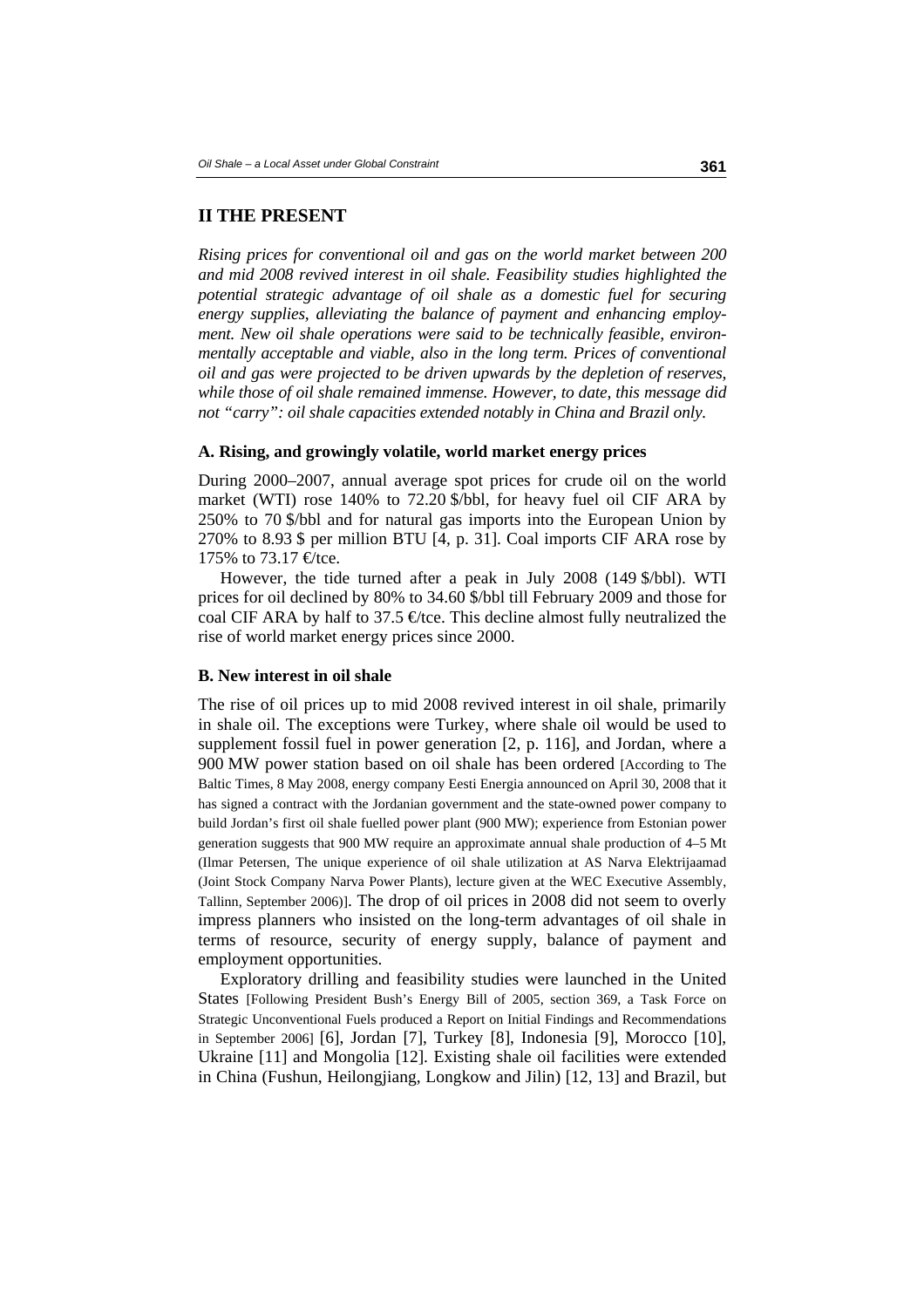mothballed in Australia [14]. Oil shale use for power generation ceased in Russia in 2005; small quantities continue to be mined for pharmaceuticals [2, country report on Russia]; in 2008, construction began for an oil shalebased cement factory [15]. In Israel, since 1988, oil shale is used for power generation (12 MW using 400,000 t of shale) [16].

The general expectation was that, given enhanced exploration and testing, new shale oil operations were technically feasible, environmentally acceptable and commercially viable. Various cost estimates were ventured (also Fig. 4):

- for Estonia (2005): 30 \$/bbl, Enno Reinsalu // Oil Shale. 2005. Vol. 22, No. 3;
- for US (2005): 30 \$/bbl, Harold Vinegar, Shell in-situ conversion process  $/26<sup>th</sup>$  Oil Shale Symposium, Golden, Colorado, 16 and 17 October 2006;
- for Israel (2006): less than 20 \$/bbl (catalytic cracking with bitumen from conventional oil refining) // Business Week, 6 July 2006;
- for US (2006): 70-95 \$/bbl, falling to 30-40 \$/bbl, Wikipedia // Oil Shale Economics, Rand Corporation;
- for US (2008): 60 \$/bbl (Raytheon-Schlumberger radio frequency in-situ extraction), JTP Online (The Society of Petroleum Engineers), 1 February 2008;
- for US (2009): 38 \$/bbl for true in-situ, 47 \$/bbl for surface mining, 57 \$/bbl for underground mining and 62 \$/bbl for modified in-situ, all with a 15% rate of return, Carolus Marshall // Oil & Gas Journal. 2009. Vol. 2, No. 2;
- for Jordan (2009): 50 \$/bbl, Bsieso, M. S. Jordan's commercial oil shale exploitation strategy, 2009, unpublished.

Shale oil at 40–60 \$/bbl cannot compete with conventional oil at 35 \$/bbl (end 2008), but well at 115 \$/bbl, the higher estimate of the US Energy Information Administration for 2020 [5, p. 88] (Fig. 4).



*Fig. 4.* Estimated cost of shale oil (yellow) versus actual (red) and projected price of oil (lined red).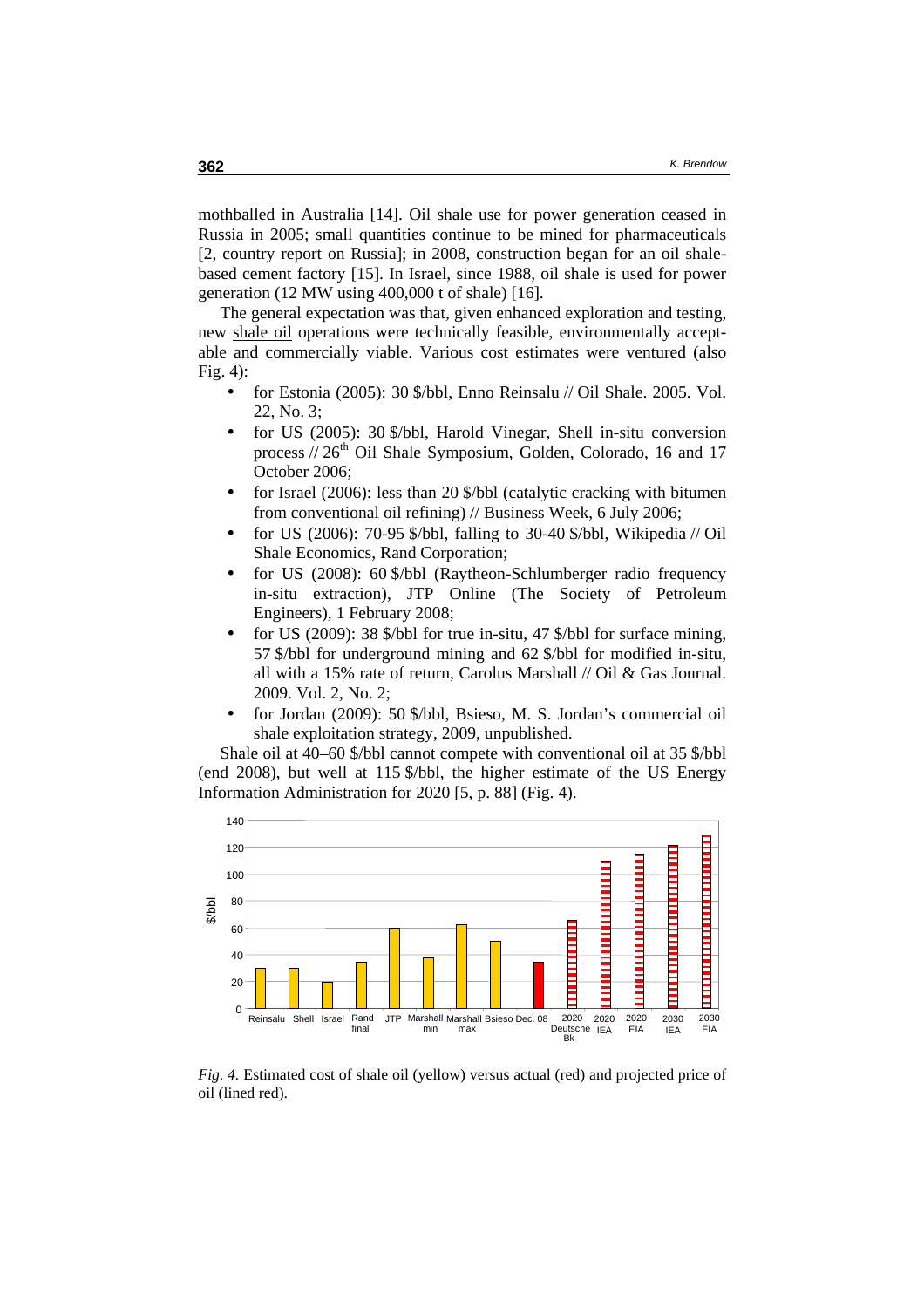# **III THE FUTURE**

*Regarding the next three or four decades, conventional oil and gas reserves suffice to cover projected world demand, the more so if demand grows less than hitherto expected. Oil prices are projected to rise to 112 \$/bbl (International Energy Agency – IEA) – 115 \$/bbl (USDOE Energy Information Administration – EIA) by 2020, and to 122 \$/bbl – 130 \$/bbl, respectively, by 2030. Such price levels encourage the combustion of oil shale and the production of shale oil, whose future costs are estimated at between 20 \$/bbl and 60 \$/bbl (Fig. 4). However, investors will have to bear in mind geological, technical and institutional uncertainties. In particular, <i>additional charges resulting from climate change mitigation policies would hit oil shale harder than its competitors and may place even existing oil shale operations at risk.* 

#### **A. No medium-term depletion of oil reserves**

The assumed depletion of conventional oil and gas reserves will certainly happen one day. But would it do so during the next thirty-forty years – the time horizon for major oil shale infrastructure projects?

Certainly not. Since the 1970s, the reserve-to-production ratio for oil and gas has consistently remained around 40 years for oil and 50–60 years for gas [In 1970, the r/p ratio for oil was 39.5 years and for gas 53 years] [17, 4]. Proven oil reserves even increased during 1987–2007 by 17% and proven gas reserves by 38% [4, pages 6 and 22]. New "big" fields (Brazil offshore, at 60–90 \$/bbl) and enhanced recovery would further delay the projected decline of world oil and gas production (and smoothen a related increase of prices). So would the slow-down of world demand due to recession.

#### **B. An almost comfortable oil price projection for 2020 and 2030**

While oil and gas will not "run out" physically for decades to come, the question for the oil shale industry is how particularly oil would be priced on the international market. As indicated in Fig. 4, estimates for 2020 range from 66 \$/bbl (Deutsche Bank) to 110 \$/bbl (IEA) and 115 \$/bbl (EIA). For 2030, the latter project 122 \$/bbl and 130 \$/bbl, respectively. This may comfort a number of investors although uncertain climate mitigation policies and oil price volatility may affect their willingness to commit funds under conditions of growing uncertainty and risk.

#### **C. New, unfamiliar competitors**

At 115 \$/bbl or so for conventional oil, not only oil shale but also other sources of energy would see their competitiveness enhanced: coal-to-gas and liquids, gas-to-liquids, nuclear or renewables. Also investments into efficiency would be more attractive. Already to date, oil shale is said to have fallen behind other alternative fuels [18]. Many of these alternatives to oil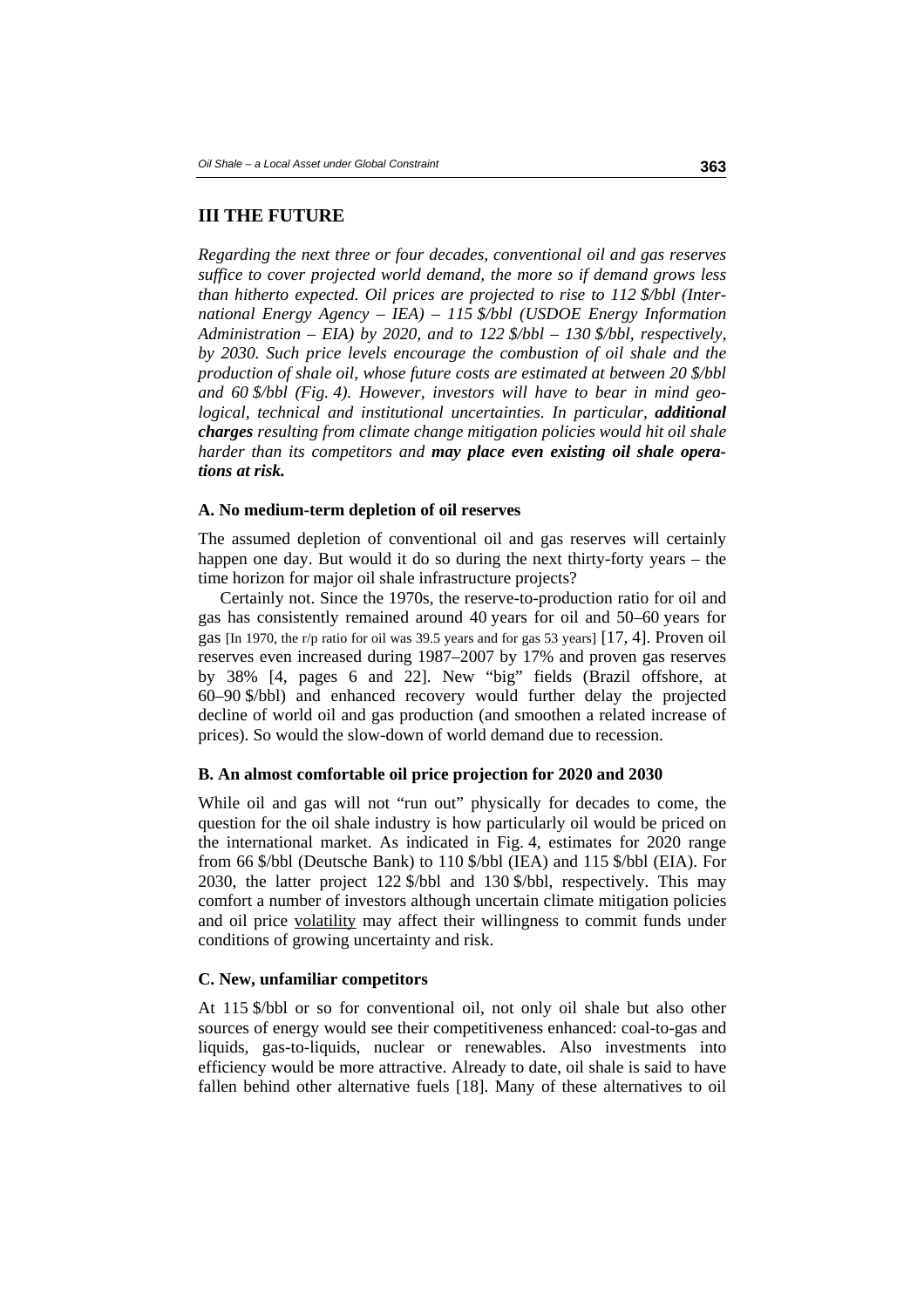shale are lower in price and ecological footprint [19]. For sure, oil shale prospects must not only be evaluated against the price of oil, but against non-oil competitors.

There are no studies which assess the place of oil shale in a future global energy mix. The closest approximation would be coal, whose share in world primary energy consumption is estimated to rise from 25% in 2005 to 28% in 2030 in the IEA reference scenario, or to fall to 23% in the IEA alternative policy scenario [20, pages 592 and 594]. These changes are not dramatic, perhaps suggesting that also oil shale developments need much time, either way.

Contrary to the global scene, a modelling effort has been undertaken for Estonia, which specifically includes oil shale as part of total energy scenarios. The study concludes that oil shale would remain the main power station fuel till 2030. However, driven by environmental constraints, its use for power generation would decline in favour of natural gas (prices and supply security permitting), coal (depending on the stringency of  $CO<sub>2</sub>$ emission limits), renewables and possibly nuclear fuel. Whether pressurized fluidized bed power generation units as of 2015 would be a significant option for oil shale [21, 22] is not a generally shared view.

### **D. Reduction of costs unlikely**

The limited competitiveness of oil shale during the last decades has prompted initiatives to better the situation through improved or innovative technologies and management practices, in

- **mining**: selective mining and backfilling [23];
- **retorting**: in-situ processing, radio-frequency critical-fluid in-situ extraction, near-zero  $CO_2$  emission surface retorting, Electrofrac  $^{TM}$ in-situ conversion;
- **combustion**: pressurized fluidized bed combustion, co-liquefaction of oil shale and wood, co-combustion with coal;
- **product enhancement**: by-products from shale oil and waste, hydro treatment of products;
- **environment protection**: desulphurization, denoxification, reclamation of mined lands, safe disposal of spent shale, protection of water resources,  $CO<sub>2</sub>$  trapping in shale ash or spent retort zones, mineral adsorption of  $CO<sub>2</sub>$ ;
- **management**: information technology, risk assessment, international consulting;
- **scientific cooperation:** exchanges of views and research results.

The bad news is that the much heralded cost cutting technologies from insitu conversion or retorting (Fig. 4) did not "take off" so far. There is still a way to go from field tests to demonstration plants and industrial application, including the solution of regulatory problems in multi jurisdictional states, such as the United States. Worse: the potential of cost reduction may be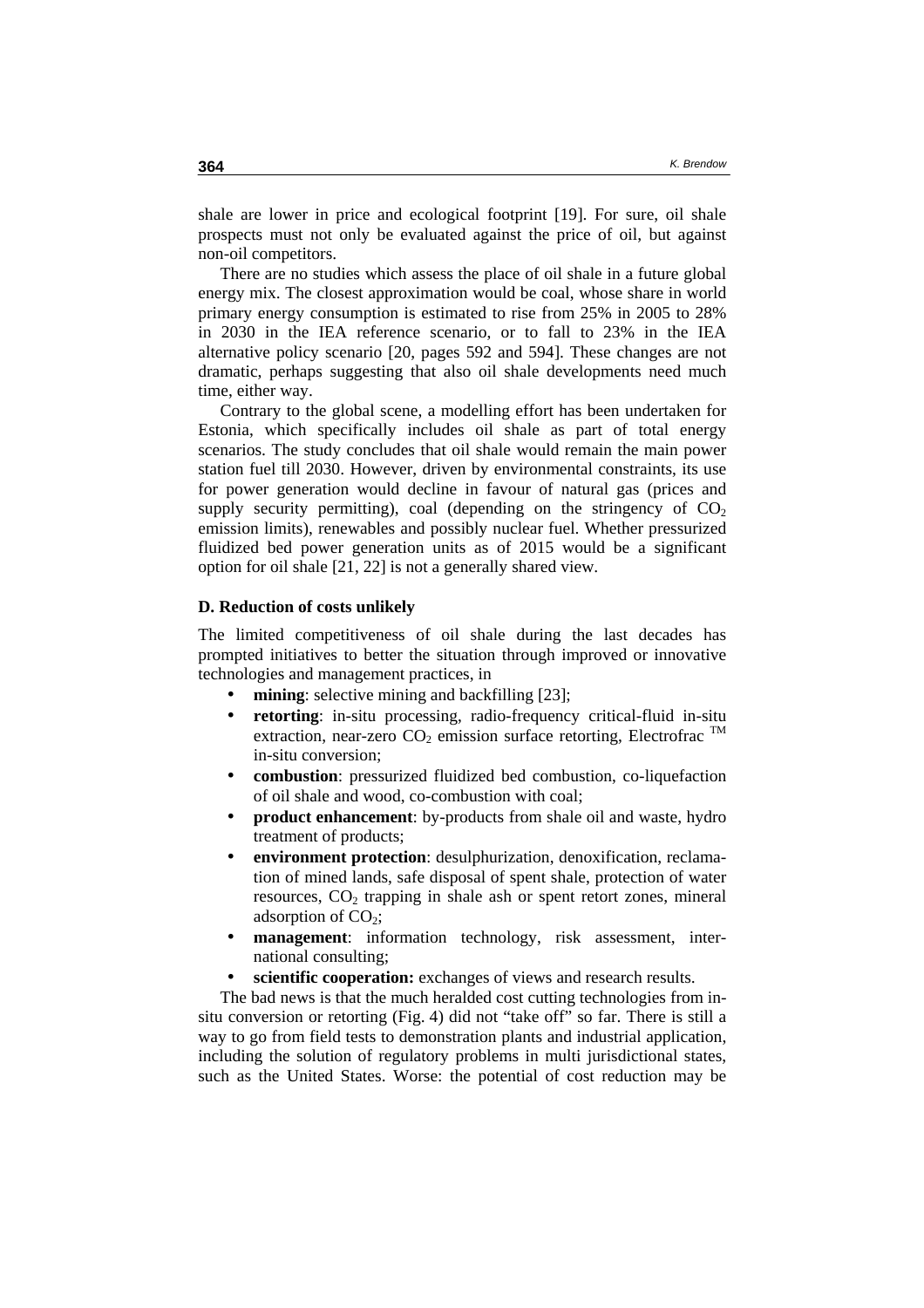absorbed by rising costs for steel, concrete, energy and equipment, or proven insufficient to compete with prices of conventional oil.

The good news is that the cost of oil shale production in Estonia remained stable and is expected to remain so till 2020 [21, p. 213]. Shale oil production rose from over 200,000 t in 1992 to 436,000 t in 2007. The adaptation of circulating fluidized bed combustion from coal combustion proved a breakthrough in terms of efficiency and depollution, involving only slightly higher electricity costs [24].

#### **E. A tightened protection of air, water and land use**

In Estonia, the full application of the EU Directive on Large Combustion Plants, as of 2008, will reduce pollution further. Implementation will lead to the closure of existing oil shale pulverized combustion units by 2015, in part (only) replaced by circulating fluidized bed units. The share of oil shale in power generation is expected to decline from 56% in 2006 to 33% in 2020. This decline is expected to be balanced by increased use of biomass and wind and some natural gas [22]. This structural change is not driven by obligations under the Kyoto Protocol, as under no scenario Estonian  $CO<sub>2</sub>$ emissions would exceed Kyoto and post-Kyoto levels till 2030 [21, p. 219].

In the United States, policies with regard to producing oil shale are being re-assessed. On 25. February 2009 the US Interior Department blocked a Bush administration plan "to open parts of the Mountain West for oil shale development, announcing that it would first study the water, power and landuse issues that complicate one of the nation's most abundant but controversial untapped sources of energy" [25]. If economic extraction could be demonstrated and potential water resource, infrastructure and environmental problems overcome, oil shale production could be significant. As to the "take off" and its yield, views differ: Killen [26] suggests that production could begin within 5–10 years after the clarification of the issues mentioned,

while the Energy Information Administration does not foresee a take-off before 2023. As to the yield, Marshall [27] expects between 1.5 Mbd and 2.4 Mbd for 2035 (see box), whereas the Energy Information Administration expects oil shale production to reach only 0.15 Mbd by 2030 [5, p. 80].

#### **The effect of incentives on US shale oil production under a 40 to 60 \$/bbl oil price scenario**

- b-a-u: 0.5 mbd by 2020, rising to 2035
- with tax incentives: 1.5 Mbd by 2035
- with RD&D incentives: 2.4 Mbd by 2035
- cumulative savings on oil imports: \$325 bill**.**

Source: Marshall [27]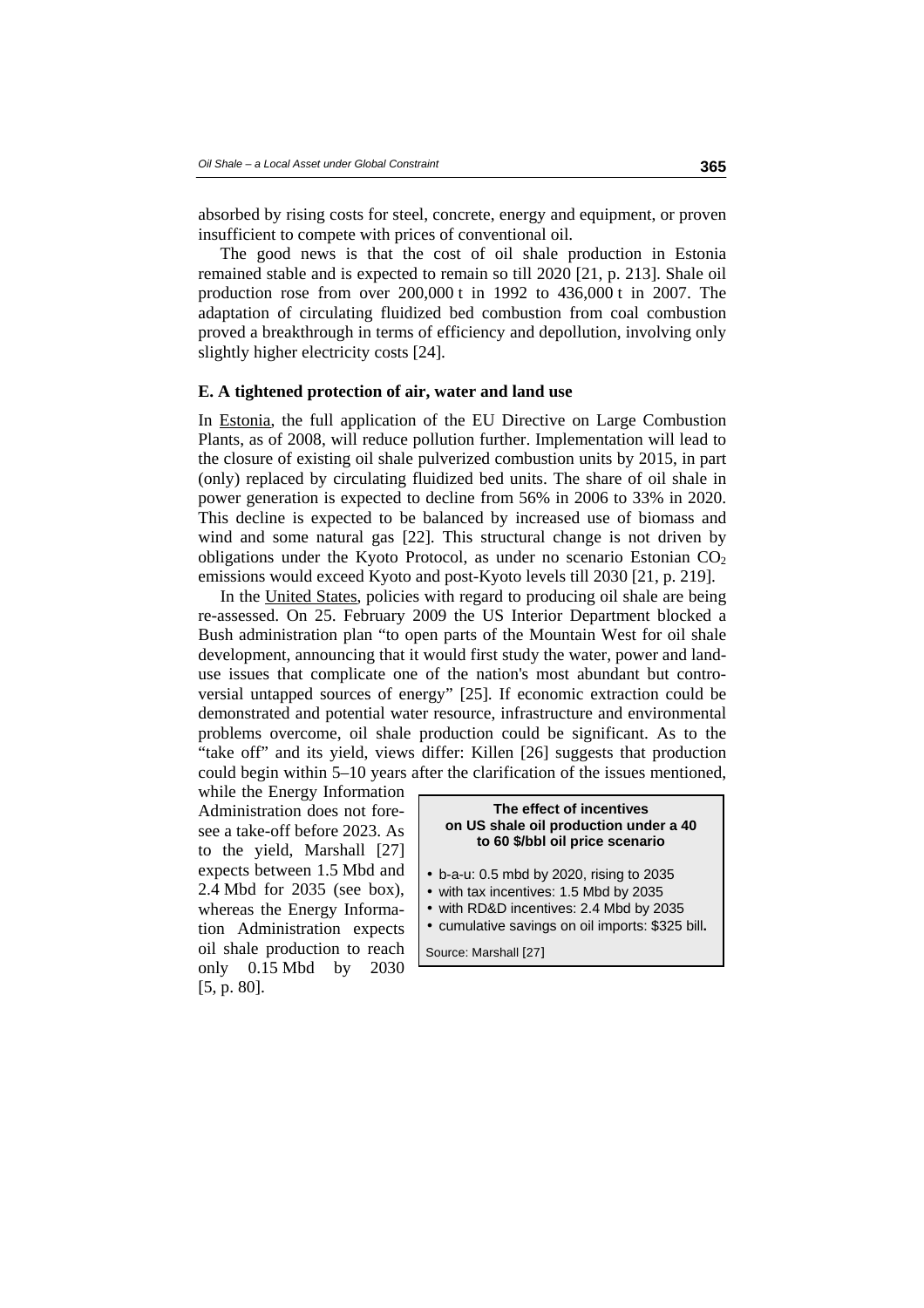### **F. Reducing CO<sub>2</sub> emissions: a deadly or a manageable challenge for oil shale?**

a. The *post-Kyoto* process: Concerns about global climate change, resulting inter alia from fossil fuel combustion, are presently being translated into policies, both at the European Union and global levels (*post-Kyoto* negotiations). The stringency and world-wide application of the latter process is presently subject to negotiations which are intended to be concluded by 2012. If the agreement were to limit the rise of mean global temperatures to 2.8  $\degree$ C, the use of coal (the closest approximation for oil shale) would have to decline by 12% in 2030 compared with 2005 [20, tables 5.4 and 5.5 (450 ppm Stabilisation Case)] and much more later.

b. Related EU policy: The European Council agreed in 2008 to reduce  $CO<sub>2</sub>$ emissions by 20% by 2020 from 1990 levels and, under conditions, by 30% by 2030 as part of the *post-Kyoto* global climate change negotiations. For 2050, much higher reduction targets are envisaged (~50%). The solution for polluters consists of quitting [According to The Baltic Course, 30.3.2009, Estonia's largest oil shale processing company Viru Keemia Grupp decided to interrupt preparations for establishing a cement plant due to the difficult economic situation and having not been granted  $CO<sub>2</sub>$  emission allowance] or delocalizing their business, buying pollution rights (European Emissions Trading Scheme), raising combustion efficiency or deploying carbon capture and storage systems (CCS). This latter technology is expected to be commercially available around 2020, but raises investments in power generation by 30–100% and electricity costs by 10– 20%. By 2030, costs might fall, though, from the present  $50-100$  \$/t CO<sub>2</sub> to 25–50 \$/t CO<sub>2</sub> [19, 28]. The European Council made 300 million  $\epsilon$  available for first-of-a-kind CCS demonstration projects and other innovative renewable energy sources.

#### **Ten questions to oil shale operators on CO2 preparedness**

- 1. Is  $CO<sub>2</sub>$  mitigation "mission critical" for oil shale's future? Or rather water, oil price, energy security?
- 2. Are oil shale operators, equipment manufacturers and researchers prepared to prioritize the  $CO<sub>2</sub>$  issue?
- 3. Would efficiency gains in power generation and retorting suffice to meet new  $CO<sub>2</sub>$  emission reduction targets?
- 4. In particular, would circulating fluidized bed combustion suffice? If not: would pressurized fluidized bed combustion?
- 5. Is carbon capture and storage the ultimate solution? If so, can capture technologies be adapted to oil shale? If not, what are the alternatives?
- 6. Pending CCS maturity, should new units be designed as "capture ready"? Would "early player" incentives help?
- 7. What is the potential to reduce  $CO<sub>2</sub>$  emissions from in-situ conversion and surface retorting?
- 8. Is storage and adsorption of  $CO<sub>2</sub>$  in shale deposits feasible, viable and sustainable in the long term?
- 9. Do operators conceive CDM (Clean Development Mechanism) as an option?
- 10. In the longer term: would CO<sub>2</sub> mitigation erode your business?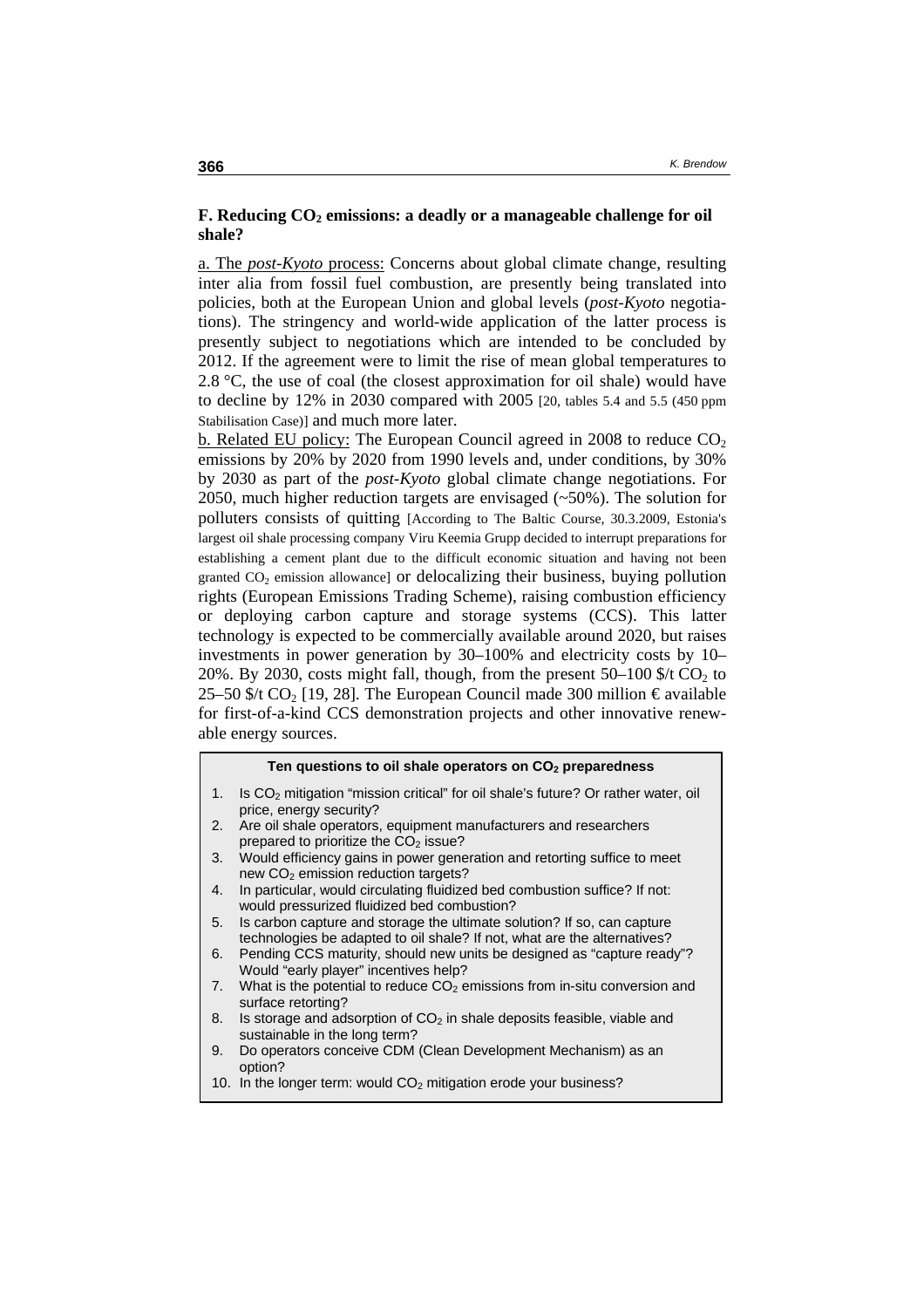c. Projected impact: Generally, new generation methods like fluidized beds could reduce  $CO<sub>2</sub>$  emissions from oil shale-based power plants from an average of  $1600 \text{ kg CO}_2/\text{MWh}$  to about  $1000 \text{ kg CO}_2/\text{MWh}$  and even 140 kg  $CO<sub>2</sub>/MWh$ , if CCS was applied. In retorting, and depending on the calorific value and mineral composition of the oil shale, about 2.4 mol  $CO<sub>2</sub>/MJ$  are emitted, compared with  $2-2.25$  mol  $CO<sub>2</sub>/MJ$  for coal [29]. Low  $CO<sub>2</sub>$  emission shale oil processes are investigated, in particular insitu conversion.

In Estonia  $CO<sub>2</sub>$  emissions per capita are twice as high as in the European Union. However, Estonia's  $CO<sub>2</sub>$  emissions are presently well below the Kyoto targets and will remain so till 2030 under any scenario. This could theoretically allow a rise of oil shale production from 16.5 Mt in 2007 by about 6 Mt to 22 Mt in 2020 [30]. But the "National Development Plan for the Use of Oil Shale 2008–2015" [31] stipulates that oil shale mining shall

not exceed 15 Mt by 2015. A target of a 20% share of renewables in electricity generation and CHP by 2020 would lead to a decrease from 16.5 Mt in 2007 to about 12 Mt in 2020 [21, Fig. 6; 22].

The energy strategy of Estonia limits oil shale mining to 15 Mt by 2015

The technical feasibility of  $CO<sub>2</sub>$  storage in the Baltic States and the potential of sequestration in alkaline ash have been studied as part of an EU research effort [32].

In the United States, polices with regard to reducing  $CO<sub>2</sub>$  emissions have still to be determined and will have to be consistent with a possible international *post-Kyoto* agreement. Storage options are already examined [33]. Field tests suggest that in-situ conversion produces less  $CO<sub>2</sub>$  emissions than surface retorting [34, 35].

The newly industrializing countries ought to reduce their  $CO<sub>2</sub>$  emissions under business-as-usual conditions by 15 to 30%, according to the EU. This means that traditional surface retorting and combustion would have to become less polluting and more efficient. The question is whether efficiency gains would suffice to comply with climate mitigation obligations or whether international technology transfer and funding would become necessary. McKinsey estimates that technology transfer to reduce greenhouse gases in developing countries would require \$100 billion/year with additional \$30–50 billion devoted to adaptation of infrastructures [36].

Whatever the additional costs of mitigating climate change: they would be higher for oil shale than for coal, oil or natural gas, due to its higher carbon content.

### **IV AN ENABLING AGENDA AND ITS PROJECTED IMPACT**

*Such handicap could be attenuated, though, by a concerted action of all stakeholders: Governments, Industry and Academia. Given this action, oil*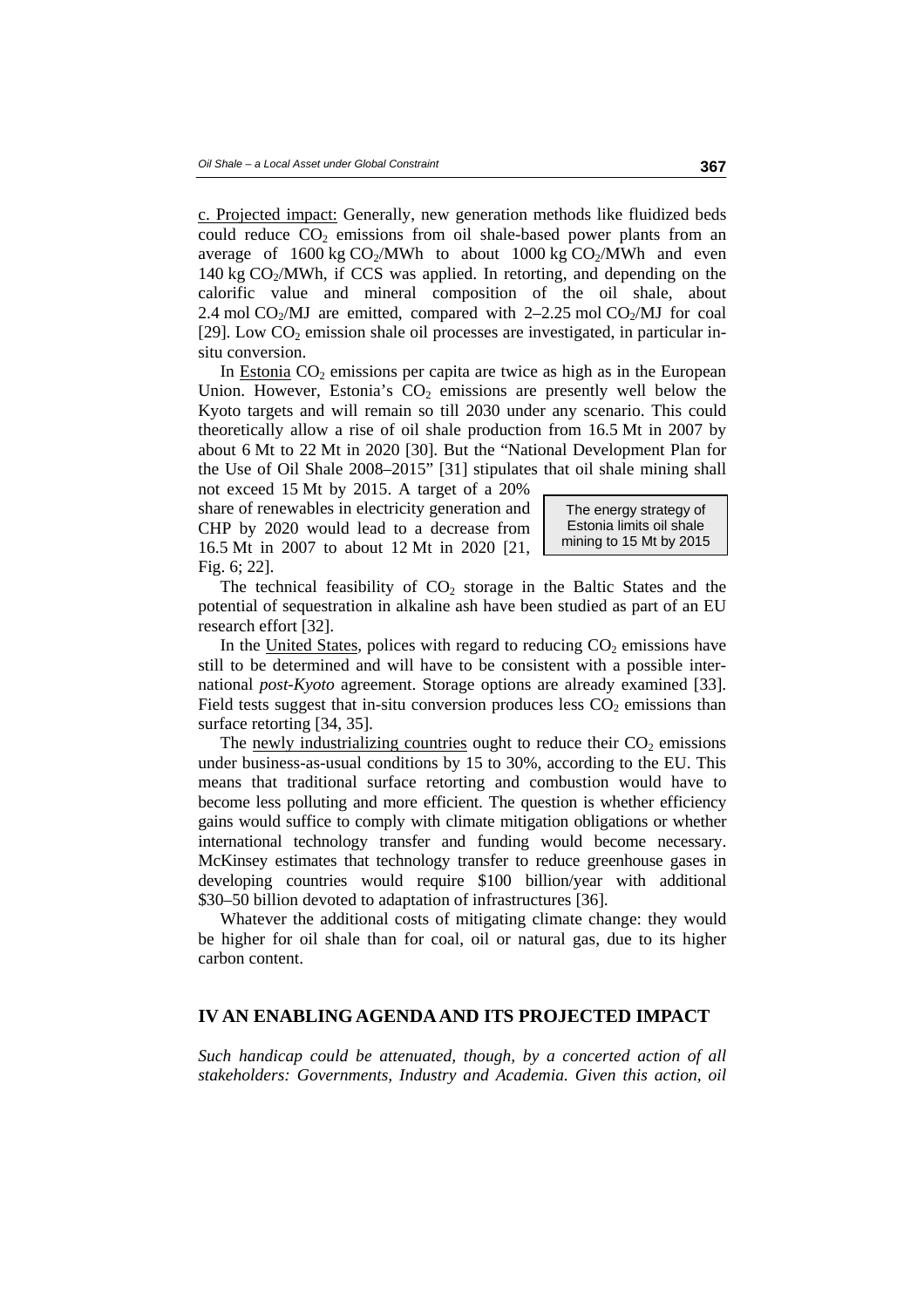*shale use would rise. It could serve as a bridge fuel towards a more sustainable energy economy in a number of countries. However, it would not attain the global significance which its resource base suggests.* 

Boom or bust? As the above analysis has suggested, there can be no certainty either way. But the uncertainty can be reduced by a determined and concerted action of all stakeholders.

#### **A. Governments**

The lead role in this respect has to be assumed by governments, as at present the main doubt about oil shale's future results from the implications of a possible global climate change mitigation policy and from a tightening of "classical" environmental protection policies. In determining their policy, Governments should:

- be mindful of the geopolitical leverage offered by the vast oil shale resources;
- provide more eco-planning security for the oil shale industry, in particular with regard to:
	- $\circ$  the targets of reducing  $CO<sub>2</sub>$  and other hazards on water, air and land use;
	- o related reference years;
	- o the "grandfathering" (recognition) of reductions already accumulated during the Kyoto process;
- ease the regulatory process, particularly when a multitude of jurisdictions are involved;
- determine the role of oil shale in national energy policy, thereby taking into account benefits in terms of security-of-energy-supply, balances-of-payment and employment;
- stimulate other stakeholders to play their role in implementing this policy
	- o offer tax incentives;
	- o support oil shale-related RD&D;
	- o support early investors in CCS power plants, capture-ready units and PFB [The Government of the Federal Republic of Germany issued on 26.2.2009 amended conditions for "Ungebundene Finanzkreditgarantien", which reduce the investor's commercial risk in foreign investments in raw materials and energy (see BMWi Pressemitteilungen of 26.2.2009; www.agaportal.de)];
	- o reduce the financial risk of oil shale investments (tax exemptions, revenue guaranties);
- monitor, if necessary limit, the effects of oil shale mining and use on human health, air, water and land use;
- support technology transfer to emerging nations as part of an international effort.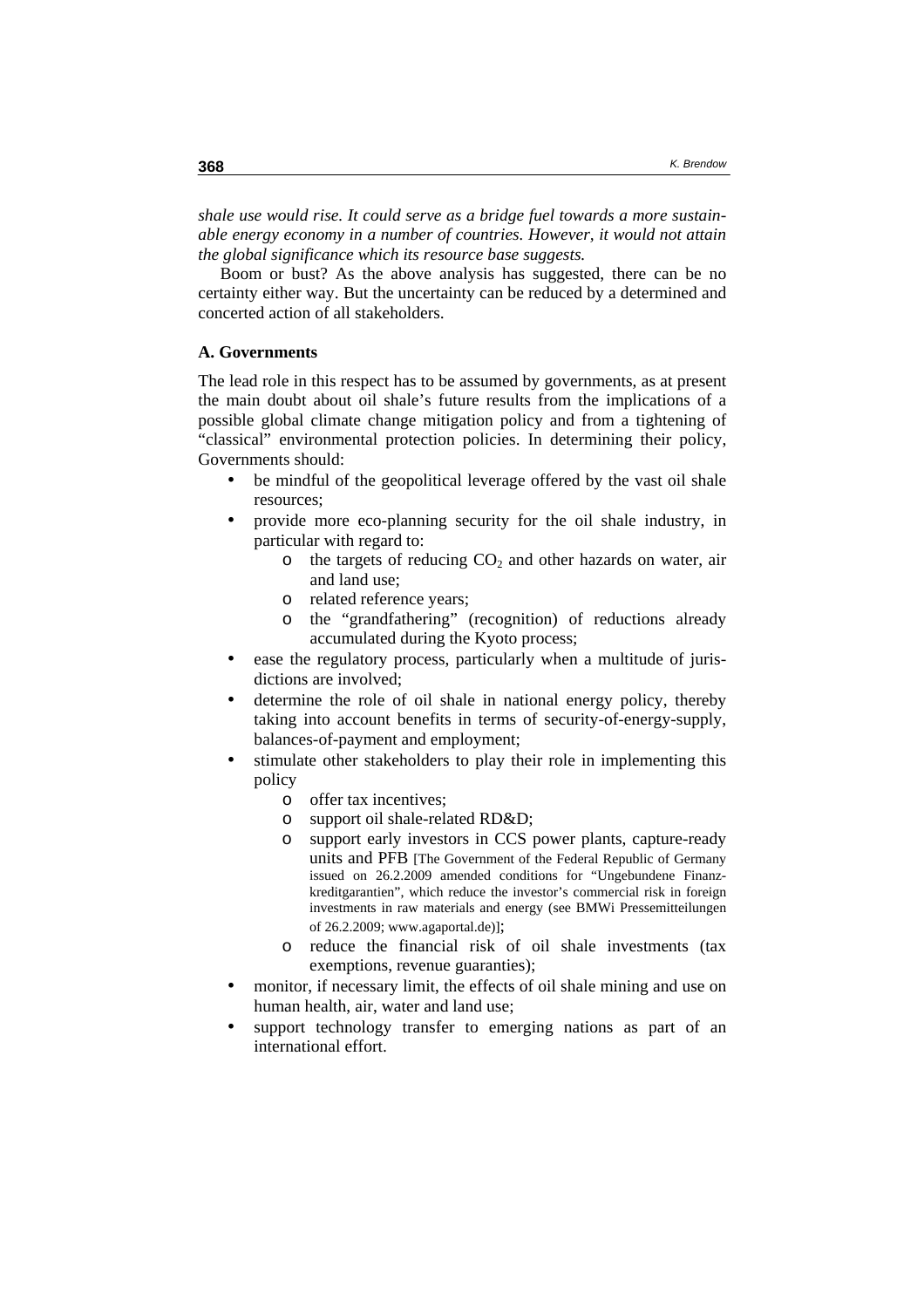### **B. Oil shale operators**

should:

- exploit potential for cost reduction (efficiency, economies of scale, information technology, risk assessment);
- deploy CCS and pressurized fluidized bed combustion, once mature
- design new combustion units as capture-ready;
- upgrade in-situ extraction test facilities into demonstration and commercial plants;
- view CCS as a business opportunity (enhanced oil and gas recovery);
- reduce emission penalties via CDM (clean development mechanism) projects;
- enhance consulting, invest in emerging oil shale countries;
- upgrade shale oil products and waste, develop niche applications.

### **C. Academia and developers**

should:

- concentrate research efforts on reducing  $CO<sub>2</sub>$  emissions from oil shale operations;
- study the feasibility and viability of capture-to-storage oil shale systems;
- adapt carbon capture technologies (pre-, post- or oxyfuel combustion) to oil shale combustion;
- test  $CO<sub>2</sub>$  sequestration (CaO sorbents; chemical looping, CCS) [37–39] from surface retorting;
- analyze  $CO<sub>2</sub>$  emissions from in-situ extraction and their reduction potential;
- test mineral absorption and other means of  $CO<sub>2</sub>$  storage such as in ash, settling bonds [40] and shale deposits;
- study co-liquefaction of oil shale and wood, co-combustion with coal, biomass;
- continue ongoing international scientific cooperation, including on internationally comparable definitions and statistics on world oil shale resources and reserves.

# **D. Projected impact till 2020**

Present documented expansion plans suggest that world oil shale production could rise between 2007 and 2020 by 55 to 80% to 33–39 Mt (Table).

Increases in Jordan and China **–** the new world leader in oil shale production and processing – more than outweigh the projected decline in Estonia. The global increase will be entirely for shale oil production, whose share in oil shale use would rise from 33% in 2007 to 44–48% in 2020. These projections are approximate and conservative: they do not anticipate a possible oil shale production in the US, Russia, Ukraine, Turkey, Morocco, Mongolia and others by 2020.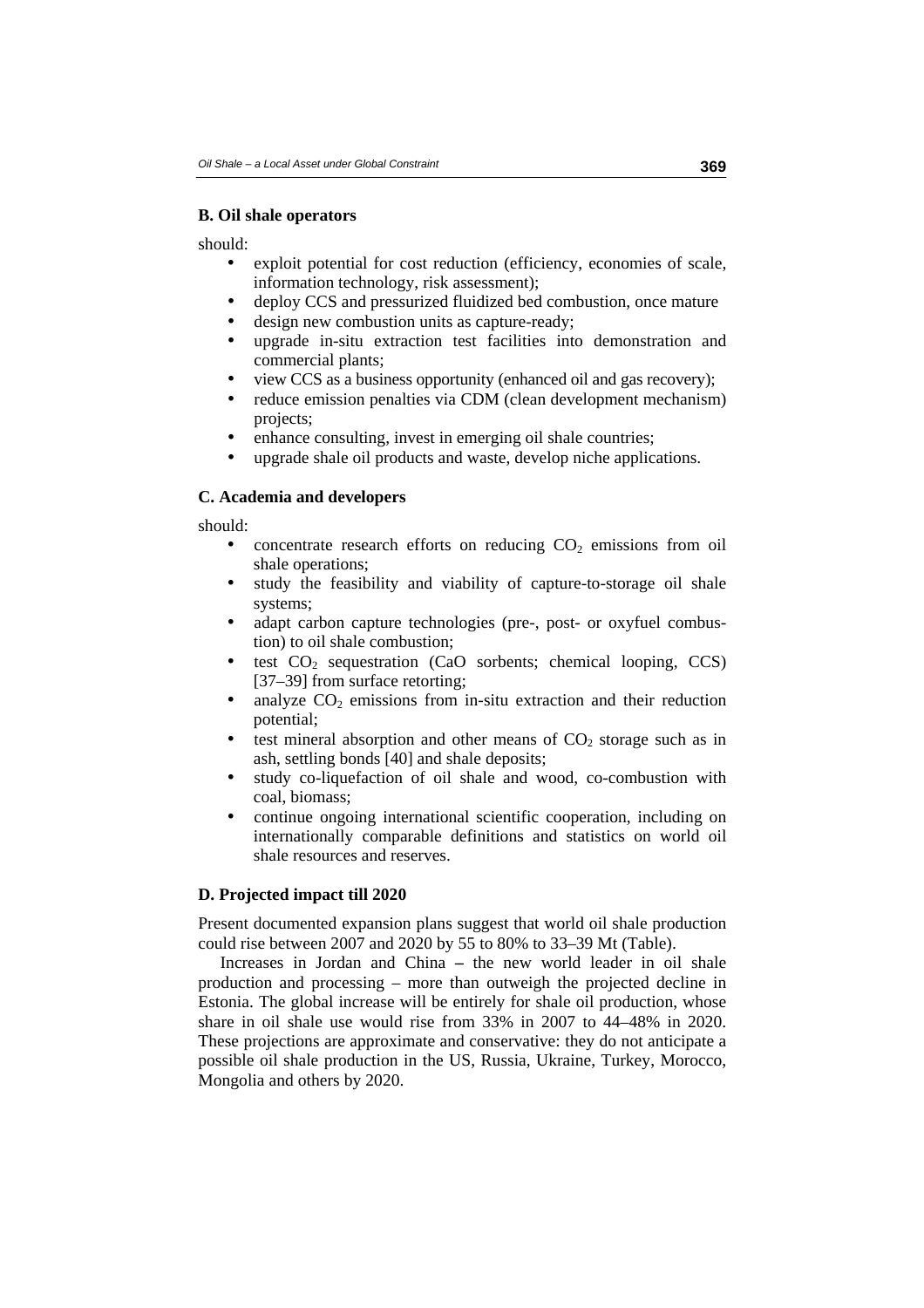| Area          | 2007            | 2020<br>low      | 2020<br>high | References                                                                                                                                                                                     |
|---------------|-----------------|------------------|--------------|------------------------------------------------------------------------------------------------------------------------------------------------------------------------------------------------|
| <b>Brazil</b> | 2.2             | 2.2              | 2.2          | Information from W. P. Martignoni: no expansion due to<br>off-shore oil discovery.                                                                                                             |
| China         | 1.4             | 13.4             | 15           | Wikipedia: Oil Shale in China (Fushun, Heilongjiang,<br>Longkow and Jilin); Shuyuan Li, Chinese oil shale business<br>is going on // International Oil Shale Symposium, Tallinn,<br>June 2009. |
| Estonia       | 16.5            | 12               | 15           | Low: in case of a share of 20 % of renewables;<br>high: limited national policy.                                                                                                               |
| Germany       | 0.3             | 0.55             | 0.55         | Information from Holcim Süddeutschland.                                                                                                                                                        |
| Israel        | 0.4             | 0.4              | 0.4          | Jaakov Mimran [16].                                                                                                                                                                            |
| Jordan        | $\Omega$        | 4.5              | 4.5          | Eesti Energia to build a 900 MW plant.                                                                                                                                                         |
| Russia        | 0.6<br>$\Omega$ | $^{+}$<br>$^{+}$ | $+$<br>$+$   | WEC Survey of Energy Resources 2007: pharmaceuticals;<br>J. Purga: a cement factory in Slantsy.                                                                                                |
| US            | $\Omega$        | $\Omega$         | $\Omega$     | EIA Annual Energy Report 2009, p. 80: production begins<br>2023, reaches 0.15 Mbd by 2030; other estimates: Marshal,<br>Killen.                                                                |
| Ukraine       | $\Omega$        | $^{+}$           | $+$          | Viru Keemia Grupp: planned Bolyshk processing plant<br>$($ >5 Mt/a).                                                                                                                           |
| others        | $^{+}$          | $^{+}$           | 0.3          |                                                                                                                                                                                                |
| World         | 21.4            | 33.1             | 38.5         |                                                                                                                                                                                                |

*Table*. **Actual 2007 and projected 2020 world oil shale production** 

However helpful these developments are for the countries concerned, at the global level oil shale would not attain the importance that its huge resource base suggests.

### **Conclusions**

World oil shale production, while expected to rise by a conservative 55 to 80% by 2020, remains a local asset. Proactive measures include affirmative national policies to attenuate investor uncertainties, the application of carbon capture and storage to reduce  $CO<sub>2</sub>$  emissions, and the intensification of international cooperation (equity investments; technology transfer; joint R&D; internationally comparable statistics of oil shale resources, production and use; application of Clean Development Mechanisms).

### **REFERENCES**

- 1. Das kleine Energielexikon, Essen 1980, p. 117
- 2. World Energy Council, Survey of Energy Resources 2007, table 3-1
- 3. *Liive, S*. Oil shale energetics in Estonia // Oil Shale. 2007. Vol. 24, No. 1. P. 1–4.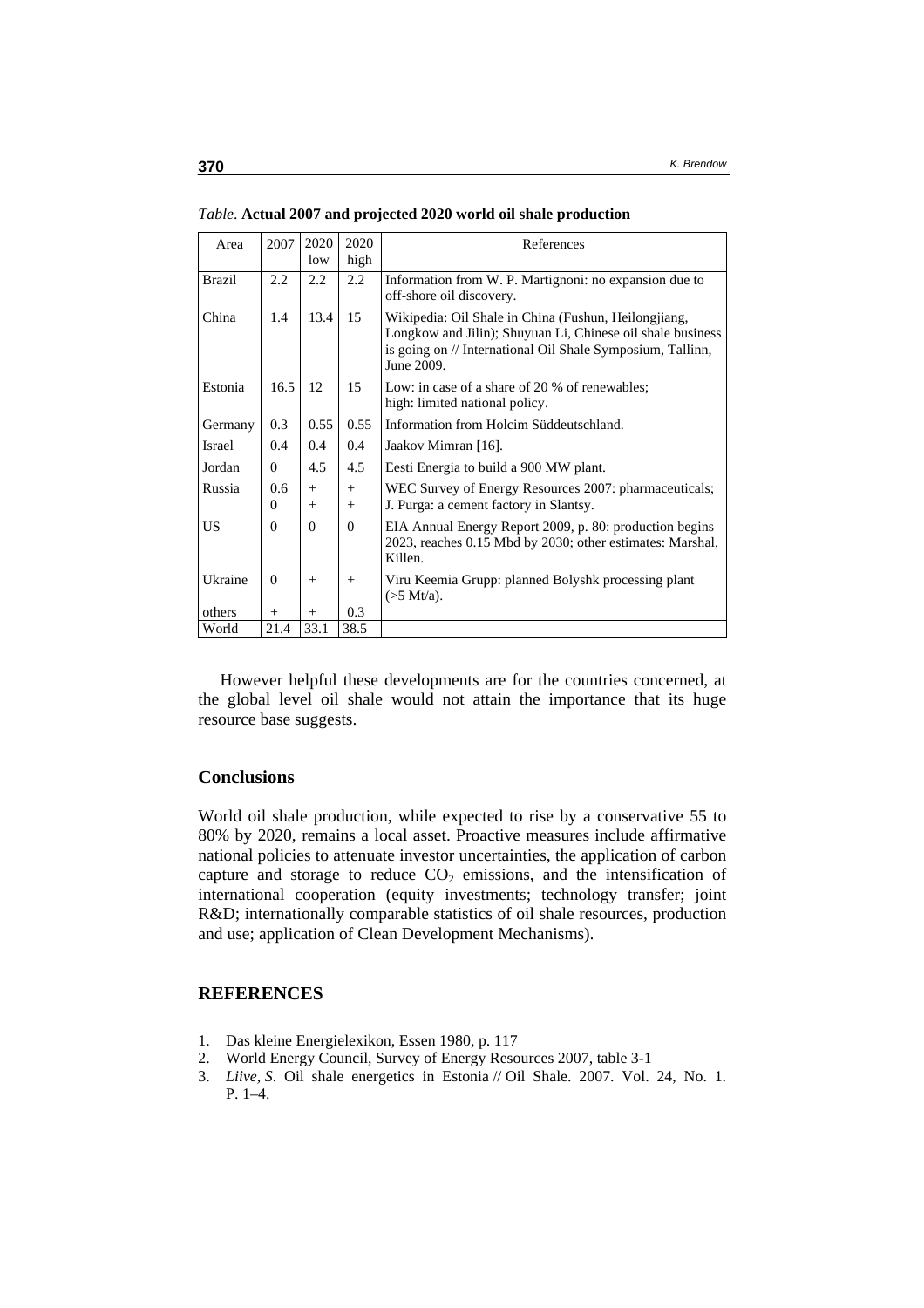- 4. BP, Statistical Review of World Energy 2008.
- 5. USDOE Energy Information Administration, Annual Energy Report 2009.
- 6. *Dyni, J. R*. Oil shale developments in the United States // Oil Shale. 2006.Vol. 23, No. 2. P. 97–98.
- 7. *Bsieso, M. S*. Jordan's commercial oil shale exploitation strategy, 2009, unpublished.
- 8. *Kök, M. V.* Oil shale resources in Turkey // Oil Shale. 2006. Vol. 23, No. 3. P. 209–210.
- 9. *Sukardjo and Hadiyanto*. Indonesian oil shale prospects and resources as an alternative energy  $/$  26<sup>th</sup> Oil Shale Symposium, Golden, Colorado, 16 and 17 October 2006.
- 10. *Boak, J.* Highlights of the 28<sup>th</sup> Oil Shale Symposium // Oil Shale. 2008. Vol. 25, No. 4, P. 393–399.
- 11. Viru Keemia Grupp News of 11. 2. 2008: VKG explores Ukrainian oil shale.
- 12. *Jialin Qian.* China's oil business is going ahead // Oil Shale. 2006. Vol. 23, No. 4. P. 295.
- 13. Wikipedia, Oil shale in China, 14. 2. 2009.
- 14. Australian Mine Atlas 2008.
- 15. *Purga, J*. Oil shale cement economy and ecology // Oil Shale. 2008. Vol. 25, No. 3. P. 297–299.
- 16. *Mimran, Y*. Using of oil shale in Israel as alternative source of energy // International Oil Shale Symposium, Tallinn, June 2009. P. 46.
- 17. *Hammond, A. L*. et al., Energie für die Zukunft: Wege aus dem Engpass. Frankfurt am Main: Umschau Verlag, 1974. Pages 165 and 167.
- 18. *Bruington, T*. Technical and economic changes since Black Monday 1982 their impact upon the shale oil industry  $/ \frac{26}{\text{th}}$  Oil Shale Symposium, Golden, Colorado, 16 and 17 October 2006.
- 19. *Friedmann, S. J*. In-situ oil shale recovery, carbon capture and storage and the importance of large projects  $/$  26<sup>th</sup> Oil Shale Symposium, Golden, Colorado, 16 and 17 October 2006.
- 20. IEA, World Energy Outlook 2007.
- 21. *Agabus, H., Landsberg, M., Tammoja, H.* Reduction of CO<sub>2</sub> emissions in Estonia during 2000–2030 // Oil Shale. 2007. Vol. 24, No. 2 Special. P. 209– 224.
- 22. *Roos, I*. Impact of oil shale use on greenhouse gas emission projections from energy sector in Estonia // International Oil Shale Symposium, Tallinn, June 2009. P. 52.
- 23. *Pastarus, J. R*. Backfilling and waste management in Estonian oil shale industry // International Oil Shale Symposium, Tallinn, June 2009. P. 48.
- 24. Statistics Estonia, Energy Data Base.
- 25. Los Angeles Times, 26. 2. 2009.
- 26. *Killen, J*., *Crawford, P.* Status and outlook of oil shale development in the United States // International Oil Shale Symposium, Tallinn, June 2009. P. 41.
- 27. Marshall, C. // Oil and Gas Journal, 2009, Vol. 2, No. 2.
- 28. World Energy Council, Carbon capture and storage a WEC interim balance, London 2008, p. 8.
- 29. European Academies, Science Advisory Council, A study on the EU oil shale industry viewed in the light of the Estonian experience, May 2007, p. 26 and 27.
- 30. *Purga, J.* Mature oil shale processing technologies used in Estonia  $\frac{1}{26}$ th Oil Shale Symposium Golden, Colorado, 16 and 17 October 2006.